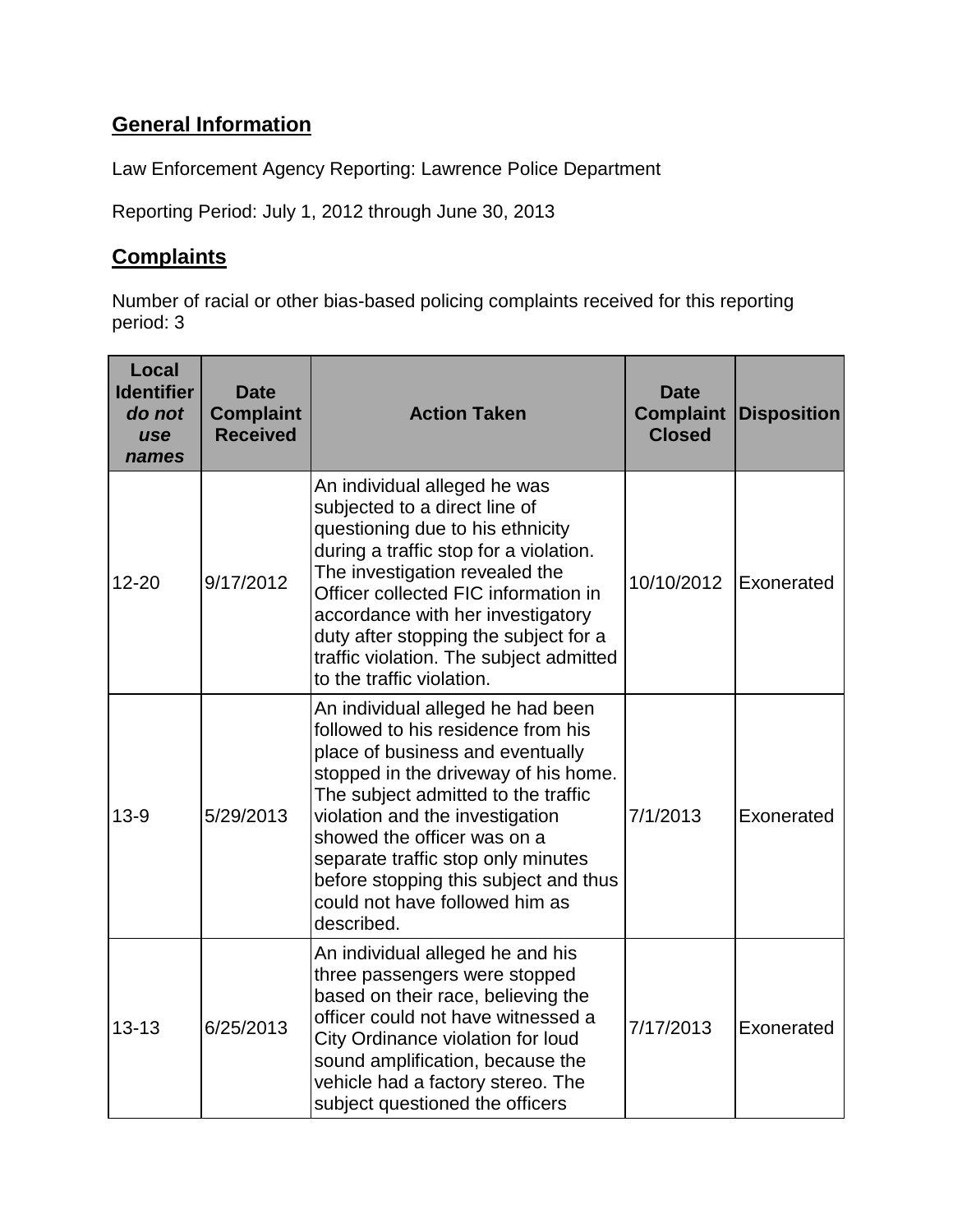| motives in asking a passenger what<br>he was doing with his hands during<br>the stopped and questioned why the<br>officer did not stop another vehicle<br>with a similar violation. The<br>investigation showed the subjects<br>radio could be heard at more than<br>three times the ordinance limit. The<br>passenger questioned by the officer<br>about his movements admitted to a<br>furtive movement that would draw an<br>officers attention and it was learned<br>the officer did contact the other<br>vehicle at the conclusion of his initial |  |
|--------------------------------------------------------------------------------------------------------------------------------------------------------------------------------------------------------------------------------------------------------------------------------------------------------------------------------------------------------------------------------------------------------------------------------------------------------------------------------------------------------------------------------------------------------|--|
| traffic stop                                                                                                                                                                                                                                                                                                                                                                                                                                                                                                                                           |  |

## **Questions**

1. Have all of law enforcement officers serving in the agency who were not exempted from annual training by the Kansas Commission on Police Officer Standards and Training completed training required in K.S.A. 22-4610 subsection (c)(2)(A)?: YES

2. Does the agency have a policy prohibiting racial or other biased-based policing?: YES

3. Does the agency mandate specific discipline for sustained complaints of racial or other bias-based policing?: YES

4. Does the agency have a racial or other bias-based policing community advisory board?: YES

5. Does the agency have a racial or other biased-based policing comprehensive plan?: YES

6. Does the agency collect extra pedestrian or traffic stop data, pursuant to the racial and other biased-based policing statute (beyond standard citation data)?: NO

### **Signature**

*Except for the email address you provide, the information you submit on this form will be published online, without modification, on the Attorney General's website, pursuant to K.S.A. 22-4610. The email address you provide is solely for the internal records of the Attorney General's office, it will not be included in the online document.If you need assistance in filing this report, please contact the Attorney General's office at 785-368- 8407.*